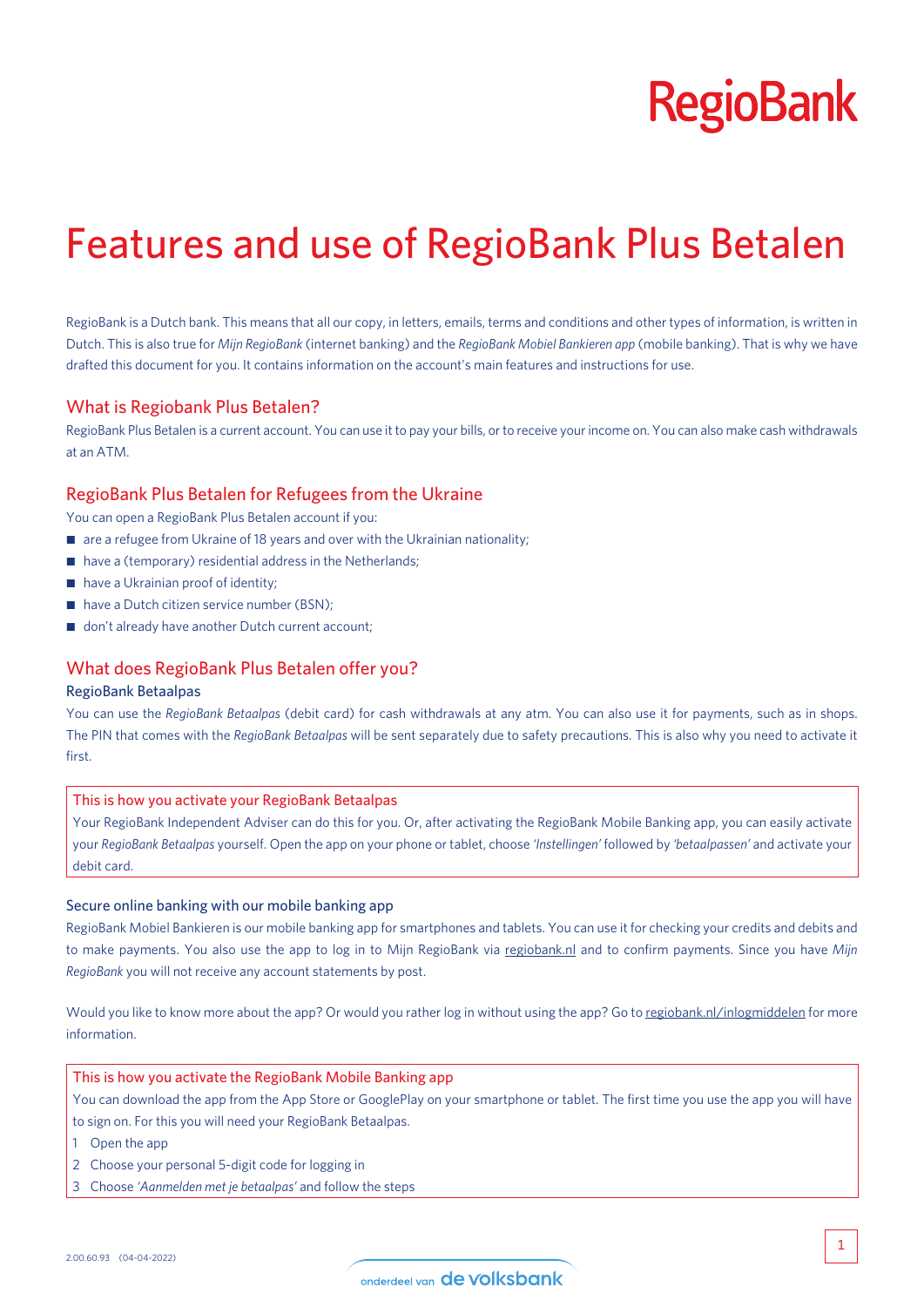#### This is how you log in to *Mijn RegioBank* via [regiobank.nl](http://regiobank.nl)

- 1 On [regiobank.nl](http://regiobank.nl) you select 'Inloggen'.
- 2 Open the RegioBank Mobile Banking app on your smartphone or tablet.
- 3 Click the QR-icon on the top of the screen in the app.
- 4 Use the app to scan the QR-code on the screen of your laptop or computer.
- 5 Enter your personal 5-digit code in the app. You are now logged in. When you are logged in you can make payments by choosing *'Overboeken'* (transfer) within the *'Betalen'* (payments) menu. You can fill in the required data in the displayed fields and confirm with your RegioBank Mobile Banking app by completing steps 2 through 5.

#### Overdrafts are not allowed

Overdrafts on your RegioBank Plus Betalen are not allowed. A negative balance must always be settled immediately. You will pay interest over the negative amount. Applicable rates can be found on *Tarievenwijzer Betalen*. As long as the balance is negative you will not be able to make withdrawals or payments.

# How much does RegioBank Plus Betalen cost?

You pay a fixed amount per month for RegioBank Plus Betalen. This includes an *RegioBank Betaalpas* and access to internet banking on your pc, tablet and mobile phone. Sometimes, extra costs apply. For instance, when you transfer money in another currency than the euro. Or if you want to withdraw cash outside the European Union. All costs concerning the RegioBank Plus Betalen can be found on the *Tarievenwijzer Betalen*.

# Interest

RegioBank can charge interest on the positive balance on Plus Betalen or part of it. The interest rate can also be zero. We can divide the balance on your RegioBank Plus Betalen into balance classes. And determine which interest rate applies per balance class. The interest is variable and we can adjust it immediately. We can also change the balance classes immediately. We'll let you know if we adjust the interest rate or balance classes. The interest is on an annual basis and you pay quarterly. Visit [regiobank.nl](http://regiobank.nl) for the current interest rate and more information about how we calculate the interest.

# This is how you use RegioBank Plus Betalen

With *RegioBank Mobiel Bankieren* and *Mijn RegioBank* you can:

- Activate your *RegioBank Betaalpas*.
- Check the balance of your RegioBank Plus Betalen
- View the debits and credits over the last 24 months.
- $\blacksquare$  Transfer money.\*
- $\blacksquare$  Pay for your online purchases using iDEAL.\*
- (Temporarily) Increase or decrease your transfer limit.
- Activate your betaalpas for payments by PIN outside Europe.
- Modify your personal details. Such as your address, mobile phone number and email address.
- \* If there is enough money in your Regiobank Plus Betalen.

# How long will a transfer take with Mijn RegioBank?

| l Credit transfer                                     | Deposited at the recipient's bank                                              |
|-------------------------------------------------------|--------------------------------------------------------------------------------|
| In euro within the SEPA area <sup>1</sup>             | Within 1 working day or next working day at the latest.                        |
|                                                       | If the transfer is done with Instant Payments, it will go faster. <sup>2</sup> |
| In other currencies within the SEPA area <sup>1</sup> | Within 4 working days.                                                         |
| To the rest of the world                              | Within 10 working days.                                                        |

1 Single Euro Payments Area. These are the countries where you can pay with the euro. Read more about SEPA on [regiobank.nl/sepa](http://regiobank.nl/sepa) <sup>2</sup> Instant Payments is a service that transfers money quickly from one bank to another. With instant payments, the amount is on the recipient's account within seconds. Visit [regiobank.nl/instantpayments](http://regiobank.nl/instantpayments) to see which banks are supporting Instant Payments.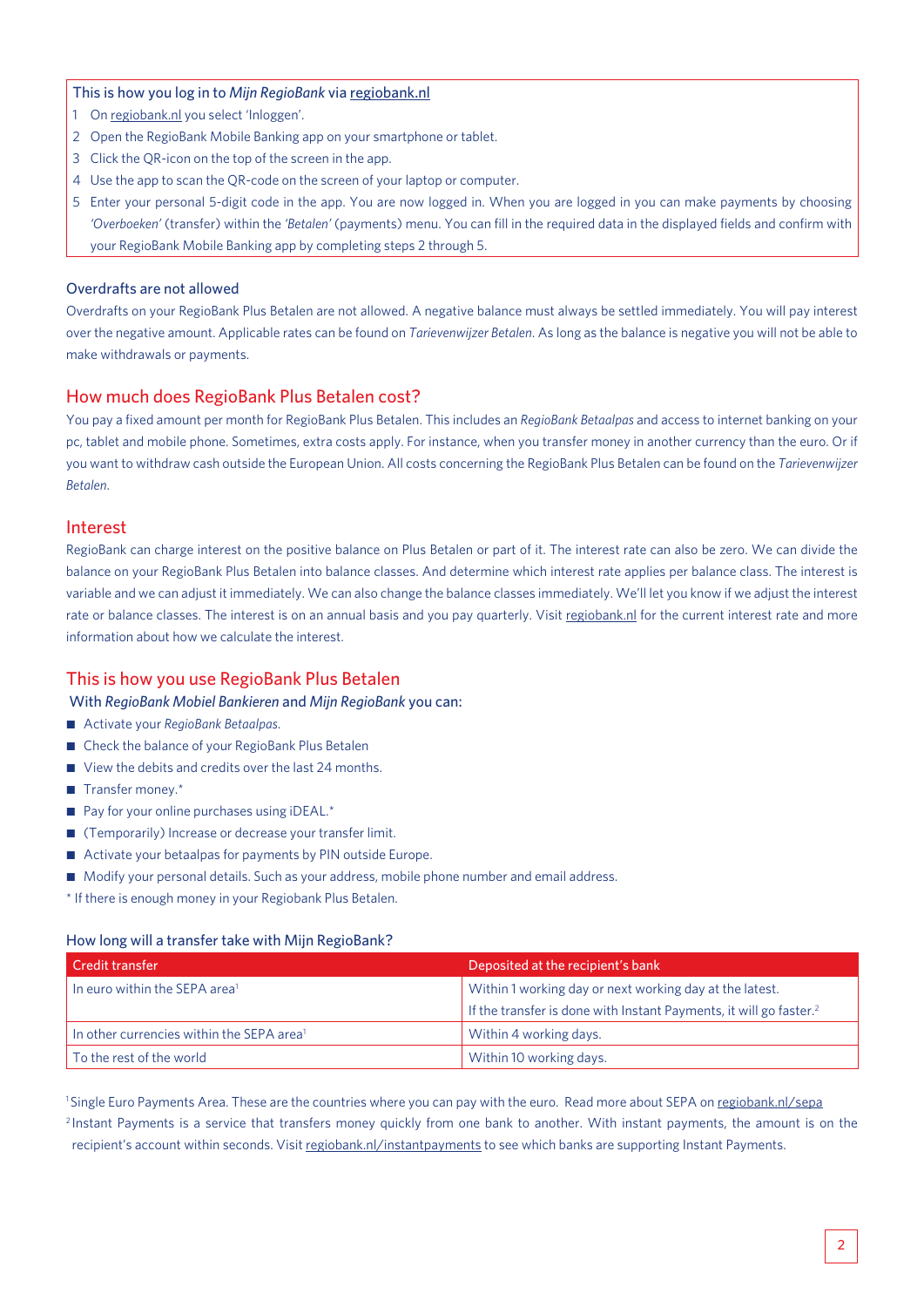#### Safe banking with RegioBank

If you follow the security rules you will reduce the risk of becoming a victim of fraud. Have you become a victim of fraud? And did someone take money from your account without yourpermission? In that case, the law prescribes that we refund the amount that was taken. We are not always obligated to refund the withdrawn amount. If you don't follow the security rules, you run the risk of having to pay for the full damages yourself. Read more on the security rules at [regiobank.nl/veiligbankieren.](http://regiobank.nl/veiligbankieren)

Good to know: we will never ask you for your security codes (PIN and passwords). Also we will never ask you to send us your debit card and will never come by to collect it.

#### Important security rules

- 1 Keep your security codes to yourself. They are personal. Make sure that nobody else has access to your security codes, username and password (PIN, *Mijn RegioBank, RegioBank Mobiel Bankieren*). Also make sure that nobody is looking over your shoulder when you enter your security codes.
- 2 Make sure that your debit card, app and *Mijn RegioBank* are not used by other people.
- 3 Make sure that the devices that you use for banking are properly secured.
- 4 Monitor your account.
- 5 Please report any incidents to us immediately, and follow our instructions. Call +31 (0)30 291 42 90 or visit your RegioBank Independent Adviser.

# Who is liable?

#### Our liability after you have reported fraud

We will take immediate measures as soon as you have reported fraud. We will, for instance, block your *RegioBank Betaalpas*, *Mijn RegioBank*  and *RegioBank Mobiel Bankieren*. If any amounts are taken from your account after that, we are liable. Condition is that you report fraud as soon as you notice (or could have noticed) it. Therefore, you should always check your overview of debits and credits in *Mijn RegioBank* for unauthorised withdrawals.

If we are liable, we will refund the direct damages suffered by you. That is damage through:

- $\Box$  possible costs that we charged for a payment;
- $\blacksquare$  interest that you have paid when the fraud caused a negative balance;
- $\blacksquare$  amounts that were unjustly taken from your account;
- damage caused by intent or gross negligence by us.

#### For what kind of damage are we not liable?

- Damage through misuse by fraud, intent or gross negligence by you. Or fraud, intent or gross negligence by your authorised representative.
- Damage caused by a disturbance of *Mijn RegioBank* or because we were forced to block *Mijn RegioBank* for security reasons. Or because we refused to process your transfer order via *Mijn RegioBank*.
- Damage caused by unusual circumstances that we could not foresee or influence.
- Damage that is the consequence of us having different legal obligations due to national or European legislation.
- Indirect or consequential damages.

# The terms and conditions for RegioBank Plus Betalen

Terms and conditions apply to RegioBank Plus Betalen. This document is not a valid substitute for those terms and conditions, nor for the agreement that you sign concerning them. Therefore, no rights may be derived from this text.

# This is how you discontinue your RegioBank Plus Betalen

If you want to discontinue your RegioBank Plus Betalen, please contact your RegioBank Independent Adviser. If your balance is negative, we can only discontinue your account when you have settled it.